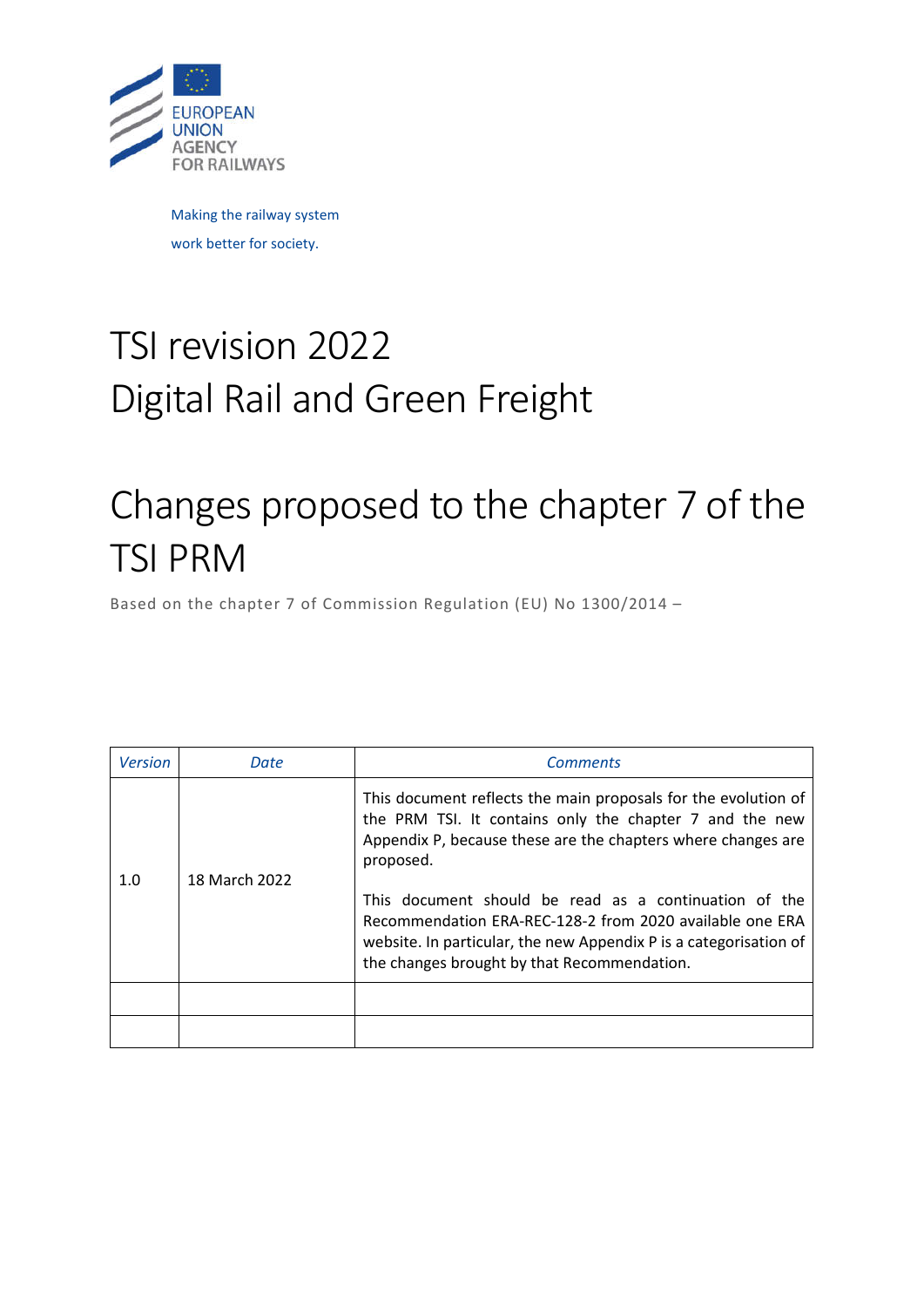# **7. IMPLEMENTATION OF THE TSI**

#### **7.1. Application of this TSI to new Infrastructure and Rolling Stock**

#### *7.1.1. New Infrastructure*

This TSI is applicable to all new stations in its scope.

This TSI does not apply to new stations which have already been granted a building permit or which are subject to a contract for construction works that is either already signed or under final phase of tendering procedure at the date of application of this TSI. Anyhow, in such cases, PRM TSI 2008<sup>1</sup> has to be applied within its defined scope. For those station projects, where PRM TSI 2008 will have to be applied, it is permissible (but not mandatory) to use the revised version, either totally or for particular sections; in case of application limited to particular sections, the applicant has to justify and document that applicable requirements remain consistent, and this has to be approved by the notified body.

Where stations which were closed for a long time to passenger service are put in service again, this may be treated as renewal or upgrade according to point 7.2

In all cases of construction of a new station, the station manager should organise consultation with the entities in charge of the management of the neighbourhood, in order to enable the accessibility requirements to be met not only in the station, but also for access to the station. In the case of multimodal stations, other transport authorities should also be consulted for access to and from the railway and other modes of transport.

#### *7.1.2. New Rolling Stock*

(1) This TSI is applicable to all units of rolling stock in its scope which are placed in service on the market after the date of application of this TSI, except where the points 7.1.1.2 '<del>Transition</del>' phaseApplication to ongoing projects' and 7.1.3.1 ('Rolling stock subsystem') of the LOC&PAS TSI applyapplies.

(2) Compliance with the PRM TSI 1300/2014 is deemed equivalent to compliance with this TSI, except for the TSI changes listed in Appendix P.

(3) The rules related to the EC type or design examination certificates for the rolling stock subsystem and the associated interoperability constituents shall be as specified in the LOC&PAS TSI clause 7.1.3.

<sup>1</sup> Commission Decision 2008/164/EC of 21 December 2007 concerning the technical specification of interoperability relating to 'persons with reduced mobility' in the trans-European conventional and high-speed rail system (OJ L 64, 7.3.2008, p. 72).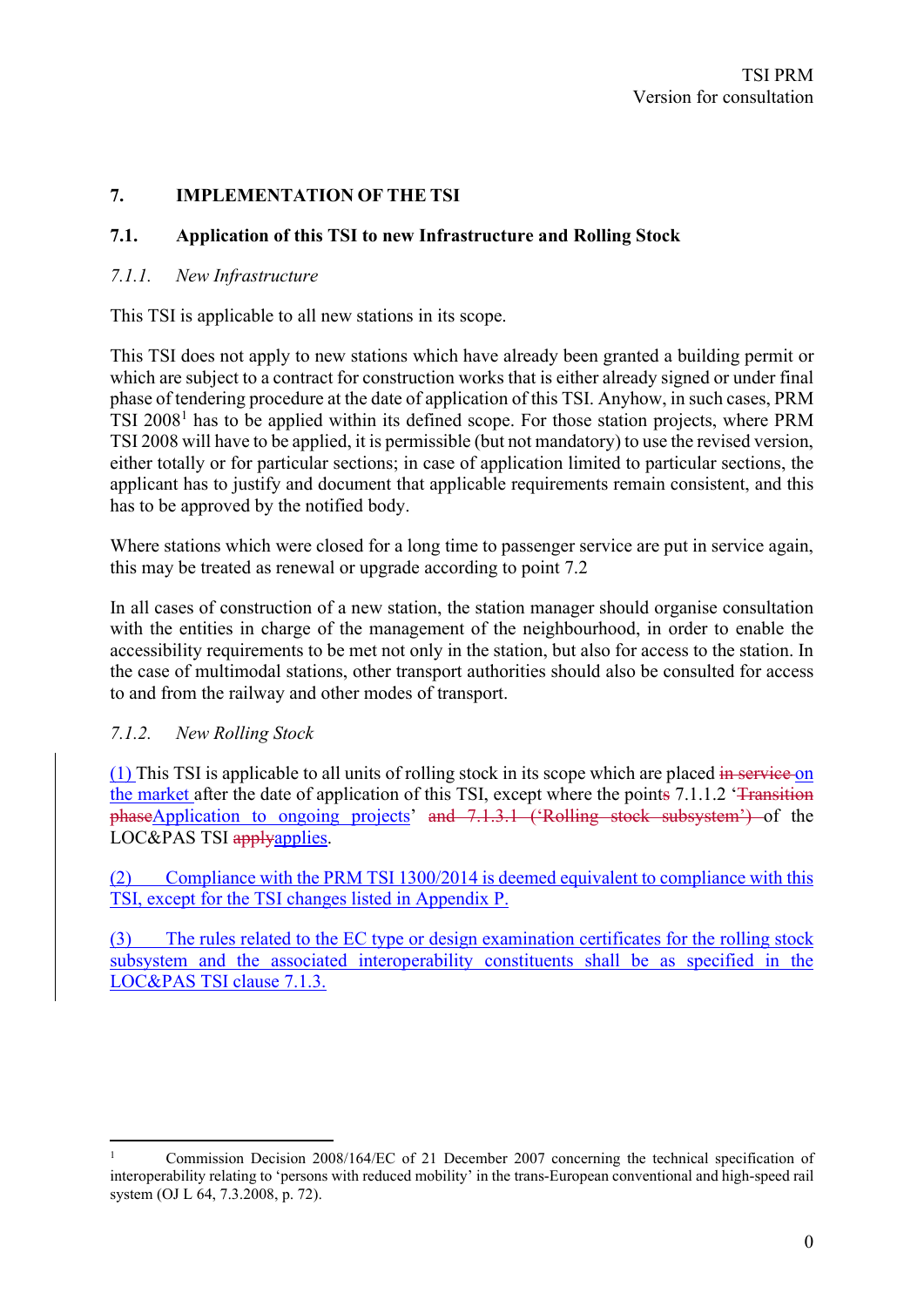# **7.2. Application of this TSI to existing Infrastructure and Rolling Stock**

#### *7.2.1. Steps of the gradual transition to the target system*

This TSI applies to subsystems when they are renewed or upgraded.

This TSI does not apply to renewed or upgraded stations which have already been granted a building permit or which are subject to a contract for construction works that is either already signed or under final phase of tendering procedure at the date of application of this TSI.

This TSI does not apply to renewed or upgraded rolling stock which are subject to a contract already signed or under final phase of tendering procedure at the date of application of this TSI.

For existing infrastructure and rolling stock, the overarching aim of the TSI is to achieve compliance with the TSI through the identification and progressive elimination of existing obstacles to accessibility.

Member States ensure that inventories of assets are organized and adopt implementation plans in order to achieve the aim of this Regulation.

◆ 772/2019 Art. 1.2 and Annex .2

7.2.1.1. Inventory of assets — infrastructure

7.2.1.1.1. Functional and technical architecture

The functions of the inventory of assets consist of:

- (1) identifying the existing obstacles and barriers to accessibility;
- (2) providing practical information to users;
- (3) monitoring and evaluating progress on accessibility.

The architecture for the exchange of accessibility data is provided for in Regulation (EU) No 454/2011 (TAP TSI).

The following standards shall apply for the formatting and exchange of accessibility data:

(1) CEN/TS 16614-1:2014 Public transport — Network and Timetable Exchange (NeTEx) — Part 1: Public transport network topology exchange format 2014-05-14

(2) EN 12896-1:2016 Public transport. Reference data model. Common concepts (Transmodel)

For the intended particular usage, a harmonised specific transmodel profile as is provided for in the technical documents referred to in Appendix O, index 1.

7.2.1.1.2. Rules for the input and self-assessment of accessibility data

The rules for the input and self-assessment of accessibility data shall be the following: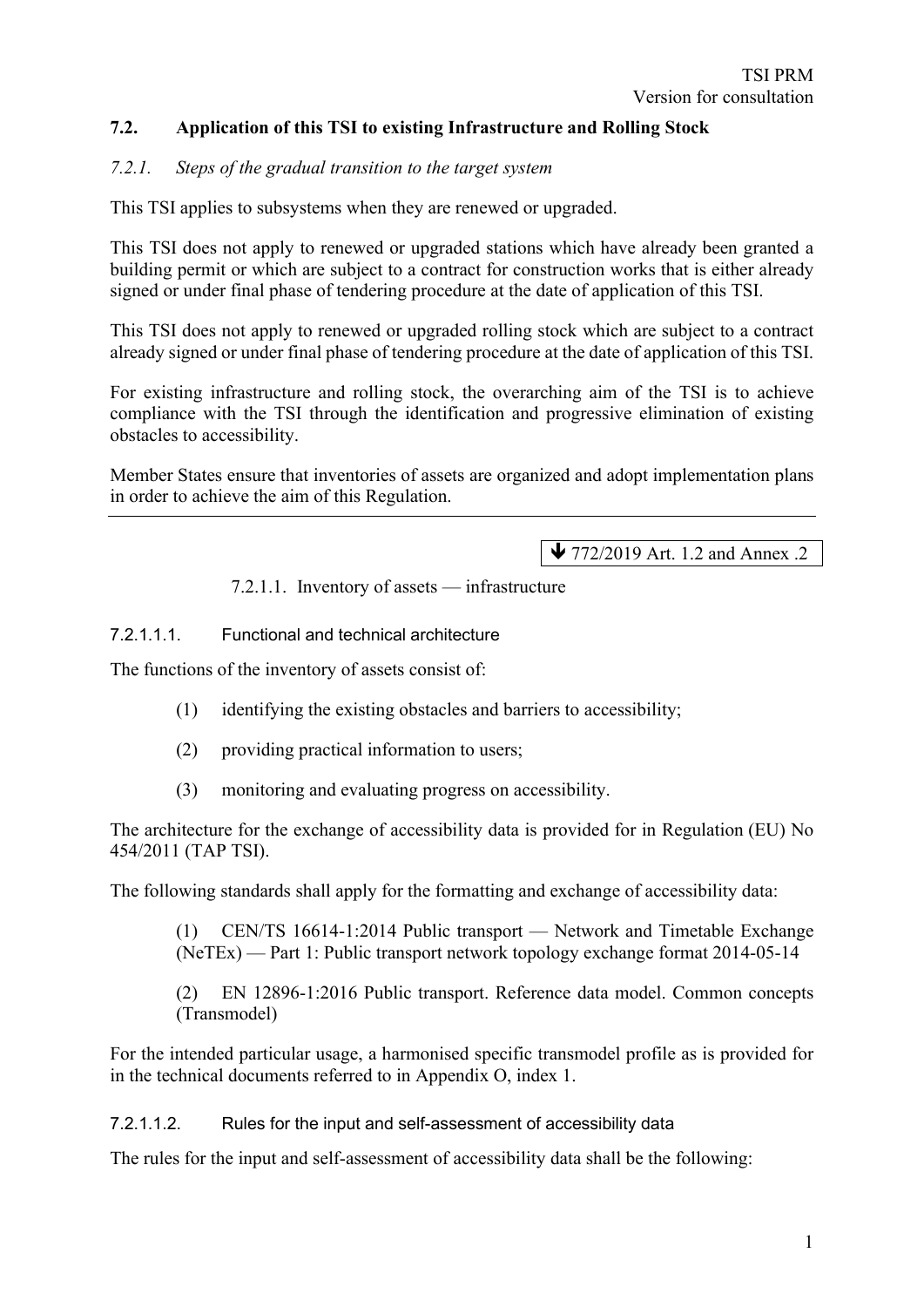(1) entities that collect the accessibility data relative to assets need not be independent from the daily management of those assets;

(2) during the first collection of accessibility data pursuant to the entry into force of Commission Implementing Regulation (EU)  $2019/772^2$ , the state of conformity of stations to this TSI may be inventoried as unassessed;

(3) where a station, or elements thereof, undergoes an upgrade, renewal work or any type of work foreseen by a national implementation plan for this TSI, the corresponding accessibility data shall be updated, including the state of conformity to this TSI, where relevant;

(4) the state of conformity to this TSI may be updated on the basis of an ISV as described in point 6.2.4 of this TSI;

(5) the working order of the equipment does not need to be inventoried.

A data collection tool, the operating modes of which are described in the technical documents referred to in Appendix O, index 2, shall be made available by the Commission.

Alternatively, where structured accessibility data exist and may be converted to the harmonised profile, those data may be transferred after conversion. The methodology for the conversion of existing accessibility data and the communication protocol are provided for in the technical documents referred to in Appendix O, index 3.

7.2.1.1.3. Rules for consultation

From the ERSAD:

(1) the public shall be able to access information from a public website hosted by the European Union Agency for Railways;

(2) registered national authorities shall be able to retrieve all accessibility data that are relevant to the Member State;

(3) the Commission and the Agency shall be able to retrieve all accessibility data.

The ERSAD database hosted by the Agency shall not be linked to other database(s).

#### 7.2.1.1.4. Rules for the management of user feedback

Feedback from users may take the form of:

(1) institutional feedback from users associations, including organisations representing persons with disabilities: existing structures may be used as long as they include representatives from organisations of persons with disabilities and persons with reduced mobility and reflect the situation at an appropriate level, not necessarily

<sup>&</sup>lt;sup>2</sup> Commission Implementing Regulation (EU) 2019/772 of 16 May 2019 amending Commission Regulation (EU) No 1300/2014 as regards inventory of assets with a view to identifying barriers to accessibility, providing information to users and monitoring and evaluating progress on accessibility (OJ L 139 I, 27.5.2019, p. 1).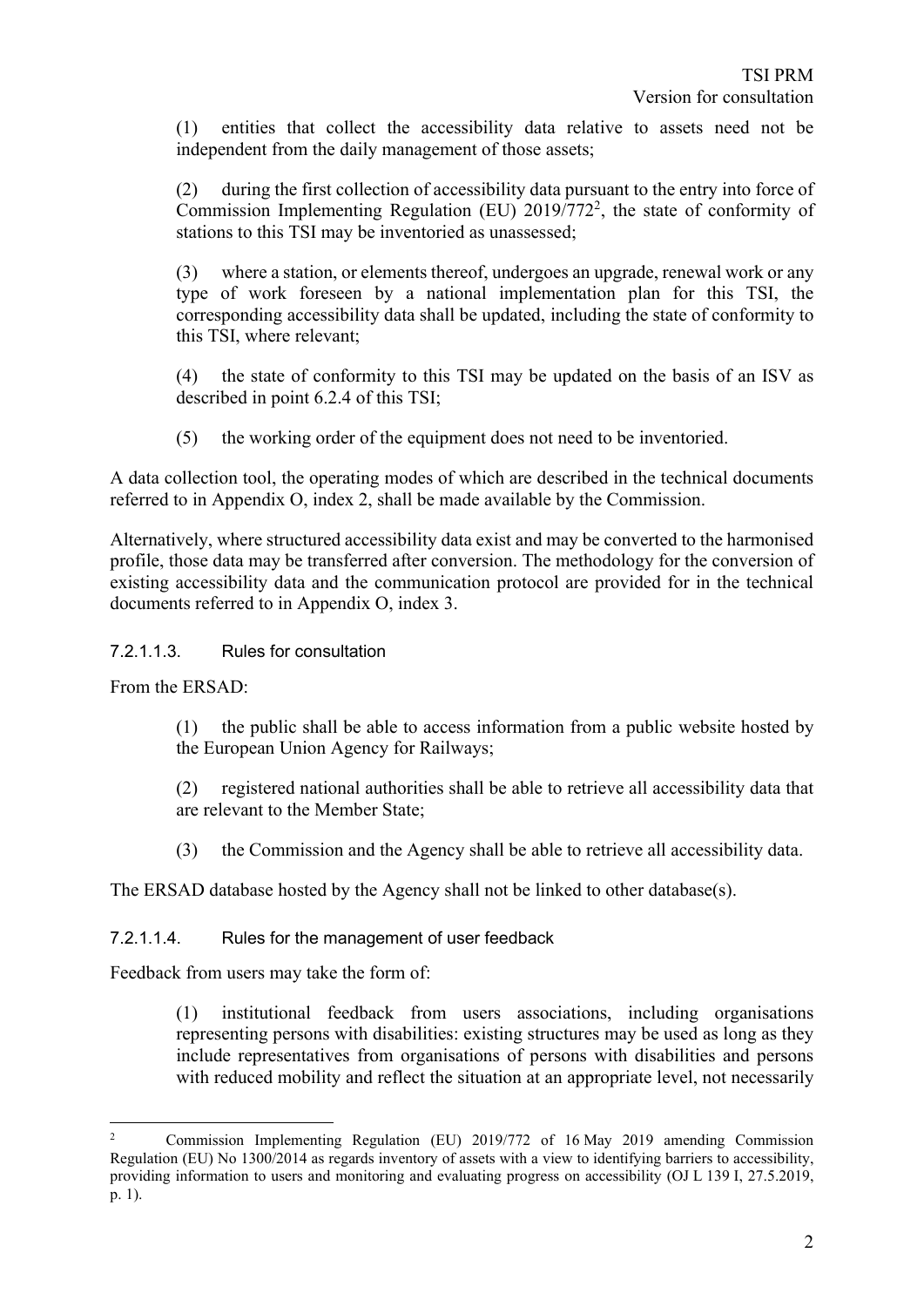at a national level. The procedure for giving user feedback shall be organised so as to permit the participation of those organisations on an equal basis;

(2) individual feedback: website visitors shall be provided with the possibility to report incorrect information about accessibility data regarding a particular station and get an acknowledgement that their comment has been received.

In both situations, the feedback from users shall be adequately considered by the entity(ies) responsible for collecting, maintaining and exchanging the data.

# $\bigvee$  1300/2014

# *7.2.2. Application of this TSI to existing Infrastructure*

For infrastructure, the conformity with this TSI is mandatory for those parts that are renewed or upgraded. However, the TSI recognizes that, due to the characteristics of the inherited railway system, compliance of existing infrastructure may be achieved through a gradual improvement of accessibility.

In addition to this gradual approach, the target system for existing infrastructure permits the following exceptions:

- In case an obstacle free route is created from existing footbridges, stairways and subways, including doors, lifts and ticket control machines, compliance with requirements related to dimensions of those in respect of width is not mandatory.
- Compliance with requirements related to the minimum width of the platform is not mandatory for existing stations if the cause of non-compliance is the presence of certain platform obstacles (e.g. structural columns, stairwells, lifts, etc.) or existing tracks that are unlikely to be moveable.
- Where an existing station, or a part of it, is a recognised historic building and is protected by national law, it is allowed to adapt the requirements of this TSI in order not to infringe the national law for the protection of the building.
- *7.2.3. Application of this TSI to existing rolling stock in operation or to an existing rolling stock type*

Conformity with this TSI is required for those parts that are renewed or upgraded and shall be as described in appendix F.For rolling stock, the conformity with this TSI, for those parts that are renewed or upgraded, shall be as described in appendix F.

(1) The rules for managing changes to rolling stock in operation or to an existing rolling stock type shall be as specified in the LOC&PAS TSI, clause 7.1.2 and in this TSI, Appendix F

(2) The Rules for the extension of the area of use for existing rolling stock in operation before 19 July 2010 or having an authorisation in accordance with Directive 2008/57/EC shall be as specified in the LOC&PAS TSI, clause 7.1.4.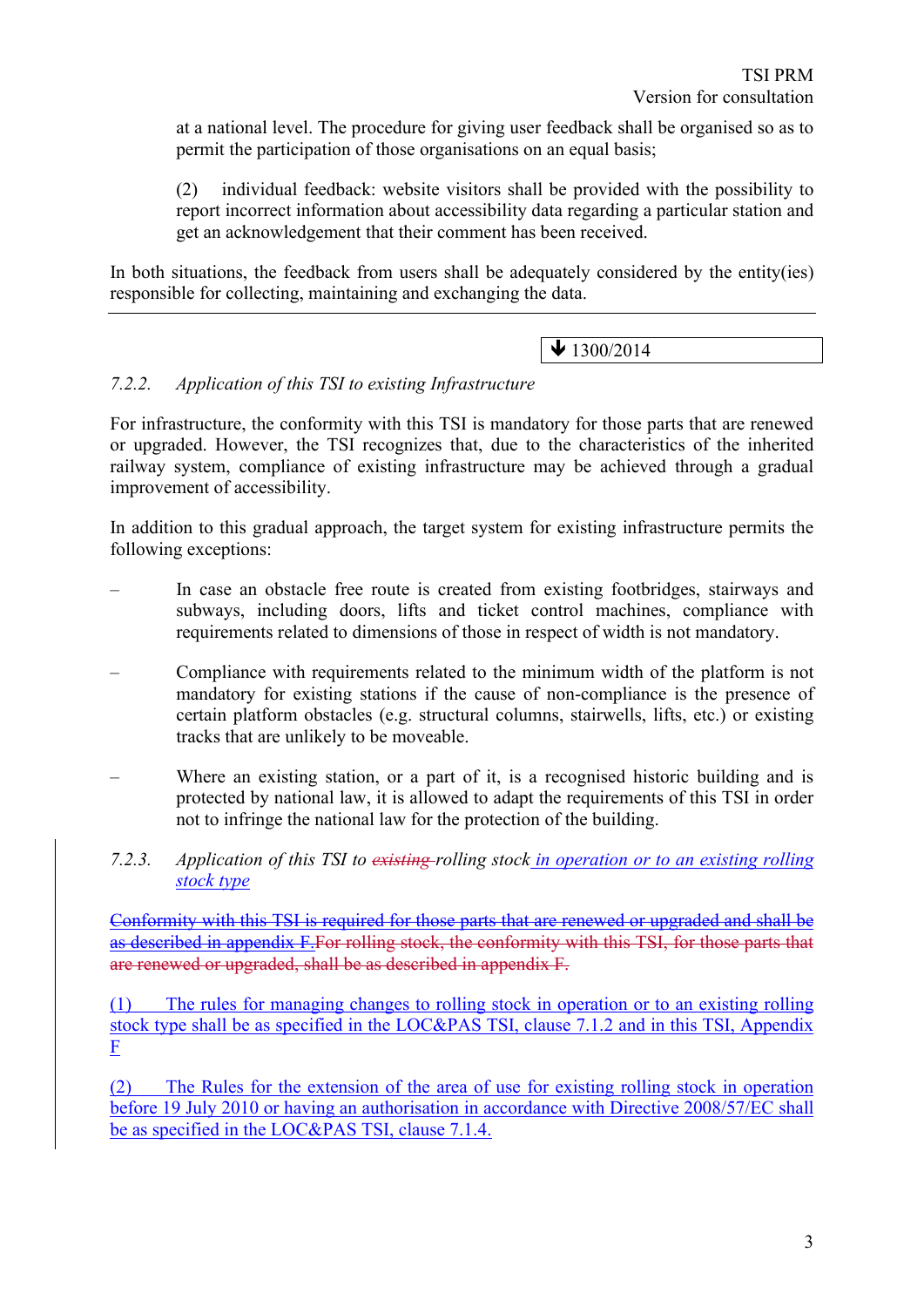# **APPENDIX P: CHANGES OF REQUIREMENTS AND TRANSITION REGIMES**

#### **Changes with a generic transition regime:**

For TSI clauses listed in table 1, conformity with the previous TSI does not lead systematically to conformity with this TSI. However, for projects already in design phase when this TSI enters into force, the requirement from the previous TSI can still apply for a duration of 7 years from the entry into force of this TSI. Projects in production phase and rolling stock in operation are not affected by the TSI requirements listed in table 1

| <b>TSI</b> clause(s)                                                                                                                                                                                                                                                                                                                                                                                                                         | TSI clause(s) in<br>previous TSI                            | <b>Explanation of the TSI change</b>                            |
|----------------------------------------------------------------------------------------------------------------------------------------------------------------------------------------------------------------------------------------------------------------------------------------------------------------------------------------------------------------------------------------------------------------------------------------------|-------------------------------------------------------------|-----------------------------------------------------------------|
| $4.2.2.1.1$ point (1a)                                                                                                                                                                                                                                                                                                                                                                                                                       | No requirement                                              | New requirement precising the<br>correct position of the handle |
| $4.2.2.2$ point $(8)$                                                                                                                                                                                                                                                                                                                                                                                                                        | $4.2.2.2$ point $(8)$                                       | More precise wording of the<br>requirement                      |
| $4.2.2.3.2$ point $(8)$<br>When a door is closed locally (by a passenger or<br>crew), a door closing signal shall be given; it<br>shall start following the operation of the control<br>device and shall continue until the door is closed                                                                                                                                                                                                   | No requirement                                              | New requirement                                                 |
| $4.2.2.3.2$ point $(11)$                                                                                                                                                                                                                                                                                                                                                                                                                     | No requirement                                              | New requirement                                                 |
| $4.2.2.11.1$ point (3)<br>The technical documentation requested in point<br>4.2.12 of the LOC&PAS TSI shall include<br>information about:<br>the height and offset of the theoretical<br>platform resulting in a vertical gap ( $\delta v$ -) of 160<br>mm and in a horizontal gap $(\delta h)$ of 200 mm<br>from the point situated in the central position of<br>the nose of the rolling stock's lowest step on a<br>straight level track. | No requirement                                              | New requirement                                                 |
| 5.3.2.6(1)                                                                                                                                                                                                                                                                                                                                                                                                                                   | 5.3.2.6(1)                                                  | Restriction of the possibilities<br>given                       |
| 6.2.3.3                                                                                                                                                                                                                                                                                                                                                                                                                                      | No requirement                                              | New requirement referring to a<br>specific standard on contrast |
| 7.3.2.6. Step position for vehicle access and<br>egress)<br>Specific Case Spain 'P'                                                                                                                                                                                                                                                                                                                                                          | 7.3.2.6. Step<br>position for vehicle<br>access and egress) | New requirement applicable to<br>1668 mm track gauge vehicles   |

| Table $1$ – transition regime of 7 years |  |  |
|------------------------------------------|--|--|
|                                          |  |  |